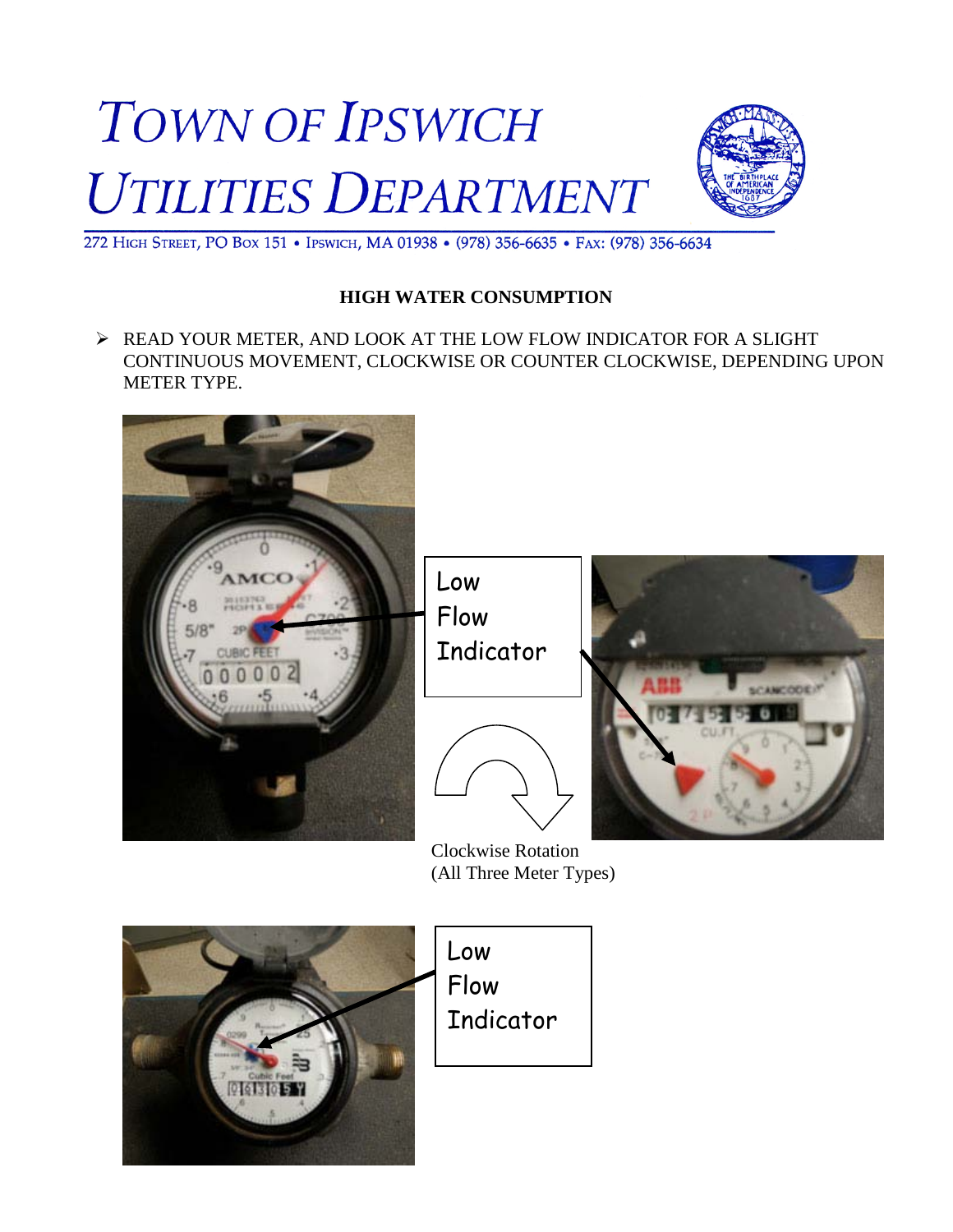## **TOWN OF IPSWICH** UTILITIES DEPARTMENT



272 HIGH STREET, PO BOX 151 . IPSWICH, MA 01938 . (978) 356-6635 . FAX: (978) 356-6634



Counter-Clockwise Rotation (Both Meter Types)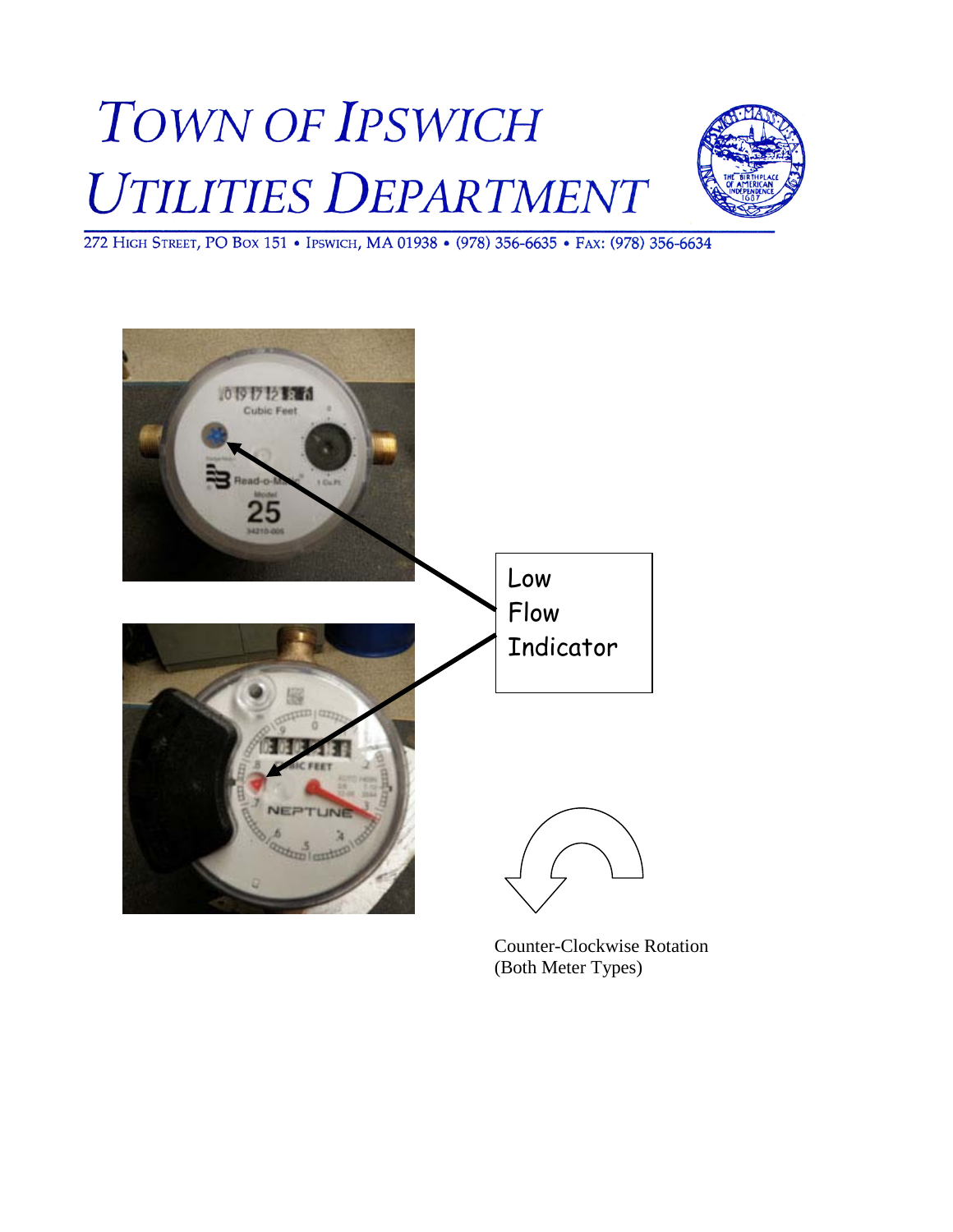## **TOWN OF IPSWICH** UTILITIES DEPARTMENT



272 HIGH STREET, PO BOX 151 . IPSWICH, MA 01938 . (978) 356-6635 . FAX: (978) 356-6634

Digital E-Coder Meter. Accurate To .001 Of A Cubic Foot with Digital Readout. For More Information Regarding Meter Reading Or Leak Detection: [Product Manual](http://neptunetg.com/userfiles/file/products/E-Coder%20Solid%20State%20Absolute%20Encoder/Product%20Sheet_EN.pdf)

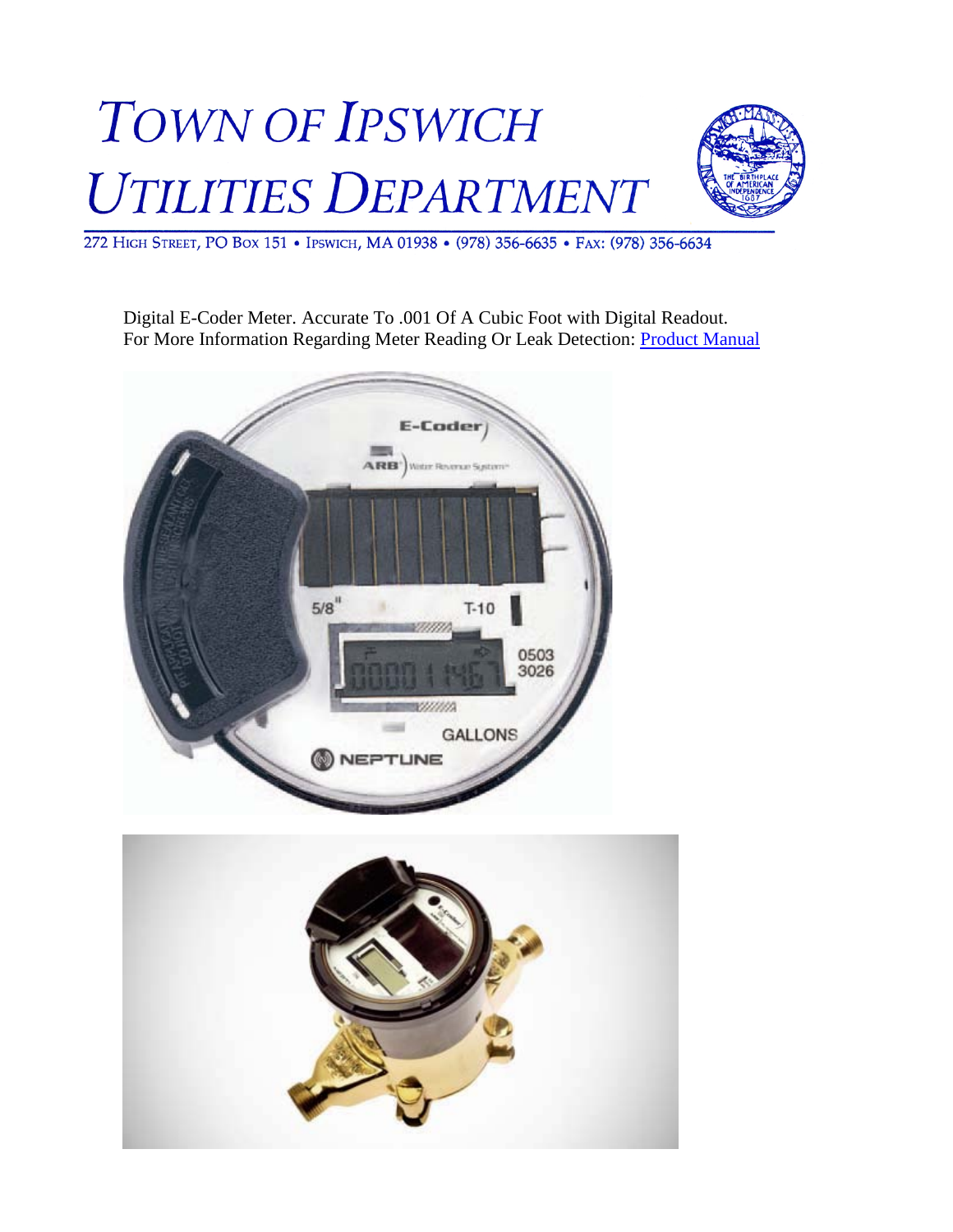



272 HIGH STREET, PO BOX 151 . IPSWICH, MA 01938 . (978) 356-6635 . FAX: (978) 356-6634

- $\triangleright$  CHECK THE MOST COMMON CULPRIT (THE TOILETS) VISIBLY CHECK THE BOWL FOR RIPPLING OF THE WATER, IF PRESENT THE FLAPPER IS IN NEED OF AJUSTMENT OR REPLACEMENT. REMOVE TANK COVER AND LISTEN FOR A SLIGHT HISSING FROM THE RUNNING WATER.
- INSTALL DYE TABLETS (AVALIBLE AT UTILITIES OFFICE) OR A COUPLE DROPS OF FOOD COLORING IN THE TANK, WAIT 10 TO 15 MINUTES IF COLOR SHOWS UP IN BOWL THE TOILETS FLAPPER IS IN NEED OF AJUSTMENT OR REPLACEMENT.
- $\triangleright$  CHECK THE OVER FLOW TUBE IN THE TANK, IF THE WATER LEVEL IS AT THE TOP OF THE OVERFLOW TUBE ,RUN YOUR FINGER BEHIND THE TANK TO PICK UP A LITTLE DUST AND SPRINKLE THE DUST IN THE TANK AND WITH A BRIGHT FLASHLIGHT SEE IF THE DUST IS RUNNING INTO THE OVERFLOW TUBE. IF SO THE FILL VALVE NEEDS AJUSTMENT OR REPLACEMENT.